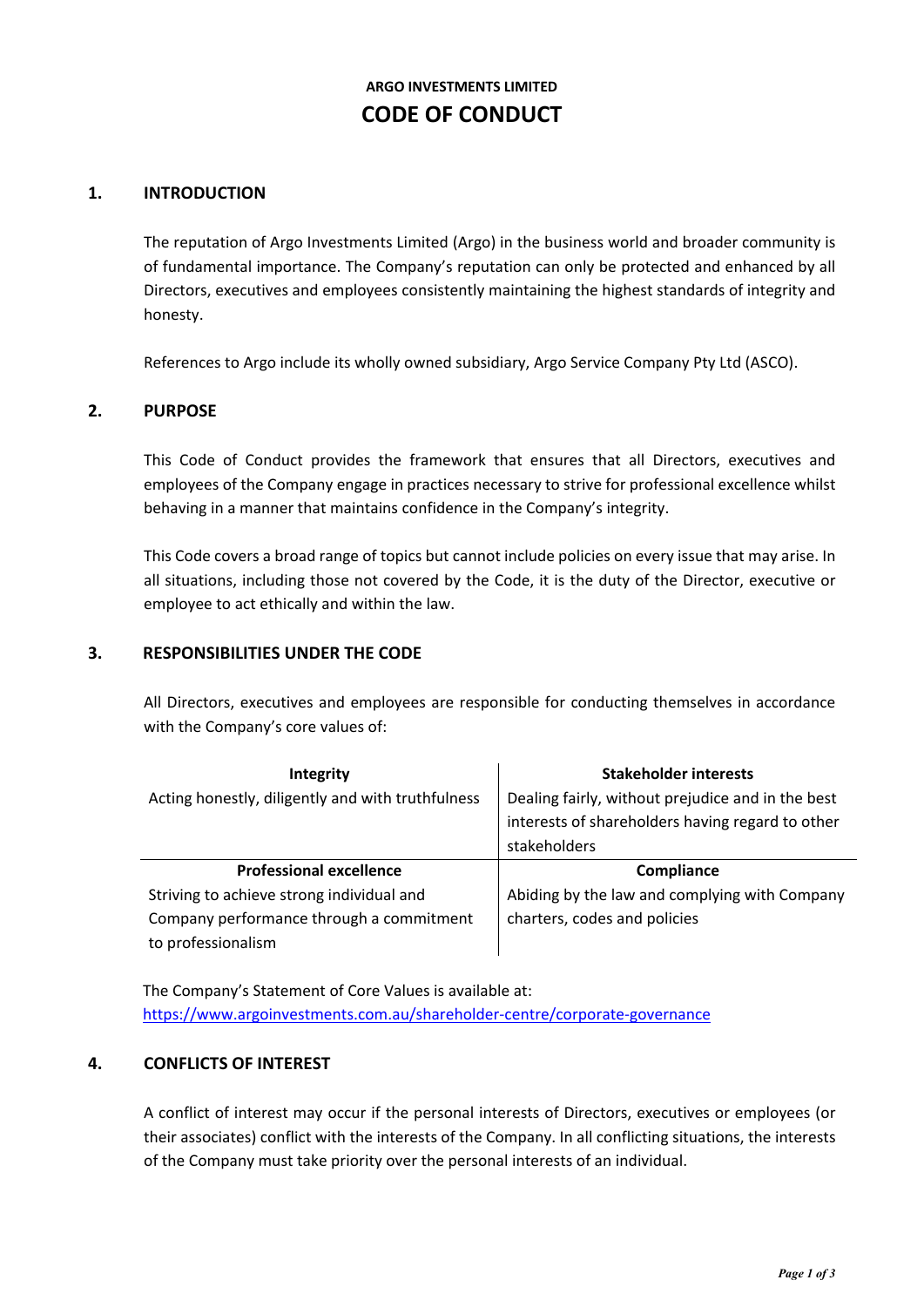Directors, executives and employees must act at all times in accordance with the Company's Securities Trading Policy which includes the insider trading prohibition, the prohibited periods for trading in the Company's securities and the restriction for private trading in the securities of other companies at times when the Company cannot trade.

Directors, executives and employees of the Company must not receive improper personal benefits that may result from their position with the Company. The Anti-bribery and Corruption Policy outlines limits applying to gifts and hospitality.

The property of the Company should not be used for personal purposes and the name of the Company should not be used for personal gain.

Actual or potential conflicts of interest should be reported immediately to the Company Secretary or the Managing Director, in order that the Company can take any necessary action to remove or manage any perception of conflict of interest.

## **5. EMPLOYMENT AND RECRUITMENT PRACTICES**

The Company is an equal opportunity employer and is committed to providing workplaces which are free of unlawful discrimination or harassment and are safe and healthy places to work. Its recruitment and selection practices ensure that a diverse range of candidates are considered when positions arise. The Company is committed to, and reports on, measurable gender diversity objectives.

#### **6. COMMUNICATION**

The Company respects the right of its Directors, executives and employees to personal communication and expression including the use of social networking sites. It is however expected that personnel avoid comments or interactions that could be detrimental to the Company's operations or reputation.

## **7. PRIVACY**

In accordance with its Privacy Policy, the Company will ensure that confidential information collected from shareholders and employees will only be used for the purpose collected and not disclosed externally unless required by law.

#### **8. BREACHES OF THE CODE**

It is the duty of all Directors, executives and employees to report any breaches of the Code of Conduct or any unethical or unlawful behaviour or conduct that calls into question the culture at Argo.

Employees should report any breaches or potential breaches promptly to the Company Secretary or the Managing Director. Directors should report to the Chairman of the Board.